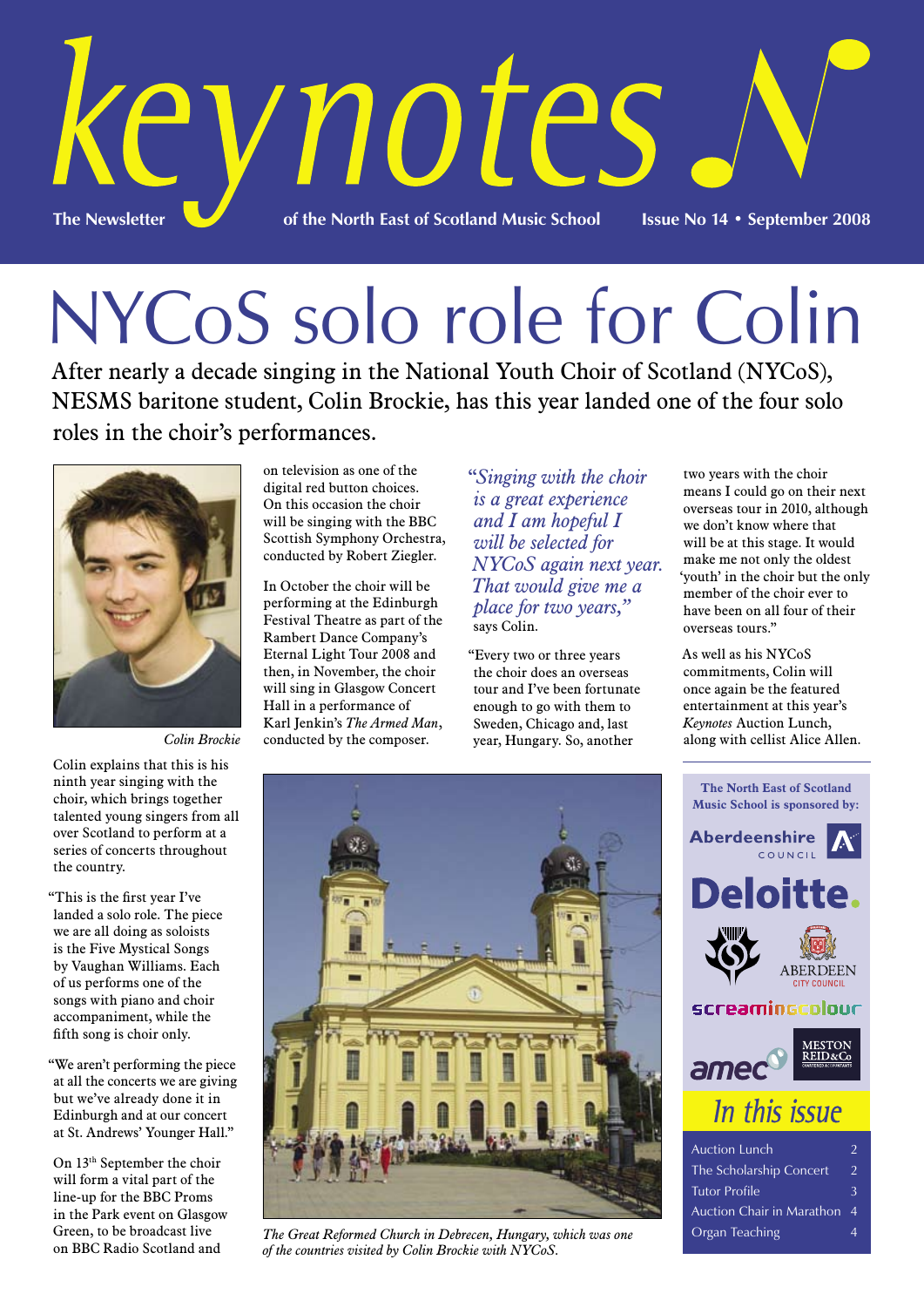### About the **School**

### **Providing the highest standards of advanced tuition for promising musicians**

The School provides a centre where young people of outstanding musical promise can obtain tuition which is not available within their existing framework of study.

Any musically talented child, student, teacher or lay person living in Scotland may apply for an audition to the School.

### **TUITION**

Internationally acclaimed professors and teachers are brought .<br>to Aberdeen on a regular basis from all over the British Isles.

#### **COURSES**

The School offers one-to-one teaching together with occasional workshops and masterclasses. There is a close relationship with the University of Aberdeen, through the Director of Music, and also with Aberdeen City Music School in Dyce.

#### **FINANCE**

Finance is generously provided by trusts, commercial organisations and individuals. Continued support is essential in order to maintain the high quality of the teaching programme. The Administrator will be pleased to assist with all enquiries about donations, sponsorship or scholarships.

**FEES & SCHOLARSHIPS** Students pay their own fees, although scholarships are available and are applied for annually. Any award is made on a balance of musical potential and financial need.

### **DOROTHY HATELY**

Dorothy founded NESMS in 1975 with the support and encouragement of Lady Aberdeen. Thanks to Dorothy's dogged determination over the years, the School has greatly increased its teaching disciplines, tutors and pupils. Sadly, Dorothy died in 1996, before she could see the School in its own premises in Huntly Street. However, we strive to maintain the high standards she set and intend to take the School from strength to strength.

### **NORTH EAST OF SCOTLAND MUSIC SCHOOL**

Dorothy Hately Music Centre 21 Huntly Street Aberdeen AB10 1TJ

Tel/Fax: 01224 649685 email: nesms@dsl.pipex.com www.nesms.org.uk

**Chairman:** June, Marchioness of Aberdeen and Temair

**President:** Dr Neil Mackie

**Administrator:** Joan Thomas

**Assistant Administrators:** Reg Pringe Colin Brockie

# 'Crackling' day out is top auction lot

One of the lots for this year's *Keynotes* Auction Lunch is definitely not in poor taste! It's learning how to make charcuterie.

The lot – and the tutor for the day – is the idea of Nicky Bradford, chair of NESMS's Finance and Development Committee. Nicky will be helping the winner of the lot to process the meat from one of the home-grown pigs that Nicky and her husband breed at their home at Kincardine O'Neil.

"We'll be showing how you can make all sorts of things including sausages, salami,

parma ham and chorizo. We'll even include black pudding although that's not to everyone's taste. And in good butcher's tradition, we use everything but the grunt. Lunch and a goody bag are included and it should be a 'crackling' day out!" Nicky says.

"The auction includes other unusual lots that haven't appeared before," continues Nicky. "These include a picnic horse ride for four people at Glen Tanar Equestrian Centre and a guided walk by Gilly Davie, one of our committee members. Gilly is an experienced hillwalker and is suggesting a walk up Lochnagar on the longest day

of the year or the Lairig Gru. But she will make the walk as easy or as strenuous as the lot winner would like.

"We are also planning a silent auction for the first time. One of the items for this that we so far have confirmed is personalised printed Christmas photo cards, as many as you need."

The lunch will take place on its regular first Sunday in November spot, so this year it's the 2nd November, as usual at the Marcliffe Hotel and Spa, Aberdeen. Entertainment will be by Colin Brockie, with cellist Alice Allen from Banchory. Peter Mitchell will be the auctioneer.

# THE SCHOLARSHIP CONCERT Friday, 20<sup>th</sup> June 2008 Craigiebuckler Church

### By Alan Cooper

Breathtaking technical prowess and the ability to convey emotional depths, paint pictures and create atmosphere, or perhaps just to tickle the fancy of your audience with a bit of fun are some of the features that can lift a performance out of the ordinary and into the realm of the truly memorable. They were all of them somewhere to be found in the latest Scholarship Concert presented by the Friends of the North East of Scotland Music School at Craigiebuckler Church on Friday 20th June.

Of the three performers at this year's concert, baritone Colin Brockie, the recipient of the Bach Choir Scholarship, was making his appearance at this event for the second year running. Flautist Kay Ritchie holds the Dorothy Hately Scholarship while pianist Chris Baxter is the current holder of the Tom Johnston Scholarship. Colin Brockie's singing continues to mature, achieving rich warmth over an ever widening vocal range. The recitative and aria from

Handel's *Messiah* which opened Colin's contribution to the Scholarship Concert exploited the developing richness in the lower register of his voice and to this was added warmth and emotional depth in Colline's aria bidding farewell to his beloved coat from the final act of *La Bohème*. For me though, the highlight of Colin's performance came in the second half with a masterful delivery of three songs by Vaughan Williams in which the beautifully controlled upper register of his voice was more in evidence. *Silent Noon* in particular was a perfect example of scene painting in words and music.

An equally powerful sense of atmosphere pervaded Kay Ritchie's performance of Poulenc's Sonata for flute and piano in which Kay's flute playing was sensitively complemented by Harry Williamson at the piano. The opening movement sounded fresh and wonderfully agile while the central cantilena was played with a seductive transparency of tone before Kay brought a sharper edge to her flute sound, ideal for the lively finale. For Bach's Partita for solo flute, Kay maintained a consistent strength of tone that allowed all the complexities of Bach's music to come shining through, and then she found special reserves of warmth in her flute for an entrancing

performance of Woodall's gentle serenade.

Debussy's piano music is a byword for the pictorial and the atmospheric and Christopher Baxter charmed us with the oriental bells and wind chimes in *Pagodes*, the tantalising flashes of fiery colour in *Soirée dans Grenade* and finally *Jardins sous la pluie* which he played with truly dazzling technical brilliance. In the second half of the concert, *Nobody knows the Troubles I've Seen*, by Stephen Montague, used avant-garde piano tricks to create an atmospheric weave of sound as a musical landscape for a wellknown negro spiritual. This was a fascinating marriage of the adventurous and the traditional.

Another famous spiritual, *Deep River*, brought all three performers together in an overwhelming emotional climax to the whole concert. All that was needed then was the element of fun and our three prize performers hit us right between the eyes with the surprises they had in store in their specially arranged version of *I Bought Me a Cat*. This traditional American folksong is a take on *Old Macdonald Had a Farm*. It has been used by Aaron Copland among others, but even he did not quite manage to get as much out of it as our marvellous trio did.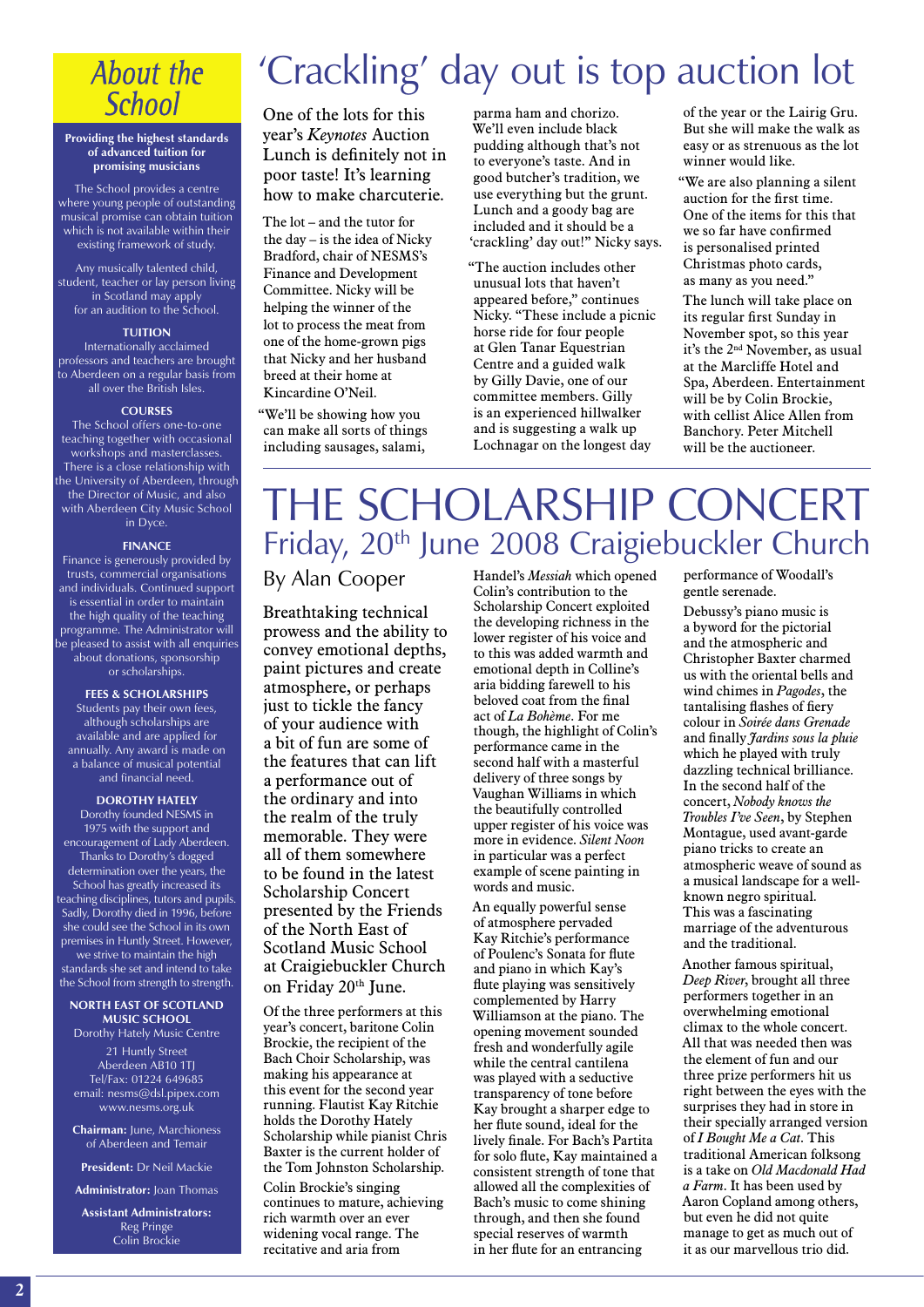# Tutor profile – Catherine O'Rourke Poet, Red Indian and flute tutor!

Many NESMS tutors are, not surprisingly, career musicians, often starting on their musical paths from an early age. But for Catherine O'Rourke, one of NESMS's flute tutors, music was a career she came to somewhat later than most, having initially trained and worked as an English teacher, been published as a poet and spent a year living on a North American Indian (or, more properly now referred to as First Nation) reservation.

This latter slightly bizarre experience came about as a result of accompanying her ex-husband – a GP – on a posting to Canada. "We lived with the Cree Indians on their reservation at Garden Hill, about 300 miles north of Winnipeg," Catherine recalls. "I have many happy memories but also recall that I hardly touched my flute for the whole year." But Catherine's musical story began in her middle teens when she started to learn the piano. It wasn't until she went to the University of Aberdeen to study for an English degree at that she realised just how much music meant to her.

"I moved into a small flat in the city and it took all of half a week without the piano before I was tearing my hair out," she says. "So I headed down to Bruce Millers and asked them to sell me a musical instrument. Anything would have done but it had to be portable!"

In the event they sold Catherine a flute and she started to take lessons as and when she could afford them. It wasn't long before she took her Grade 3 and then, eventually her Grade 5. By that time she had moved to Edinburgh to take a post-graduate teaching diploma in English and history.

Then followed her marriage, a move to Inverness, children and a post teaching English. "During this time I was only playing for enjoyment and it wasn't until I returned from

Canada that I met David Continues on page 4 ...



*Catherine O'Rourke*



It's so easy - with the collective strength of over 70 member firms,<br> **aspc** gave us one-stop access to 95% of all property for sale in the l<br>
Finding our new home couldn't have been easier. Finding our new home couldn't have been easier.

### **40 CHAPEL STREET** ABERDEEN 01224 **632949 aspc.co.uk**



**Tutors at** the School

### **as at September 2008 Strings** Violin *Gillian Findlay* Viola *Michael Beeston* Cello *James Halsey* Double Bass *David Inglis* **Woodwind** Flute *David Nicholson* Flute *Catherine O'Rourke* Oboe *Joe Houghton* Clarinet *Alison Waller* Bassoon *Lesley Wilson* **Brass** Trumpet *John Gracie* .<br>*Lizzie Davis* **Piano** *Nigel Clayton Joseph Long* **SCOTTISH FIDDLE** *Paul Anderson* **Singing** *Raimund Herincx Alan Watt Ruth Black Alison McDonald Jean Webster* **STAGECRAFT & PERFORMANCE** *Donald Maxwell* **ORGAN** *Dr Roger B. Williams Donald Hawksworth*

### **Forthcoming** events

#### **An Afternoon of Piano Music Sunday 28th September at 3 pm in the School**

Christopher Baxter will give a recital featuring pieces by Liszt, Schubert and Brahms. Tickets are £5 each, available from the school office. Space is limited, so booking is essential.

**The Telephone by Menotti Cowdray Hall, Wednesday 8th October 12.45 pm - 1.30 pm**

Moira Docherty, Colin Brockie and Donald Hawksworth will perform Menotti's short opera The Telephone.

#### **A late summer concert Blairs College Chapel,**

**Thursday 9th Oct at 7.30 pm** NESMS students will perform as part of a larger concert. Contact Mandy at Blairs Museum on 01224-863767 for tickets.

**Friends' Coffee Morning Saturday 25th October, 10 - 12 noon at the School**

Usual stalls, musical entertainment and refreshments!

**Ancient and Modern contrasting styles of keyboard music Sunday 30th November, 3.00 pm at NESMS**

Donald Hawksworth will entertain as part of the sound festival. Booking is essential, so call the school office.

**Christmas Concert Sunday 7th December, 3.00 pm at Blairs College Chapel**

Elizabeth Marr, Colin Brockie and Donald Hawksworth will represent the school in this Christmas event. Contact Mandy on 01224-863767 for further details.